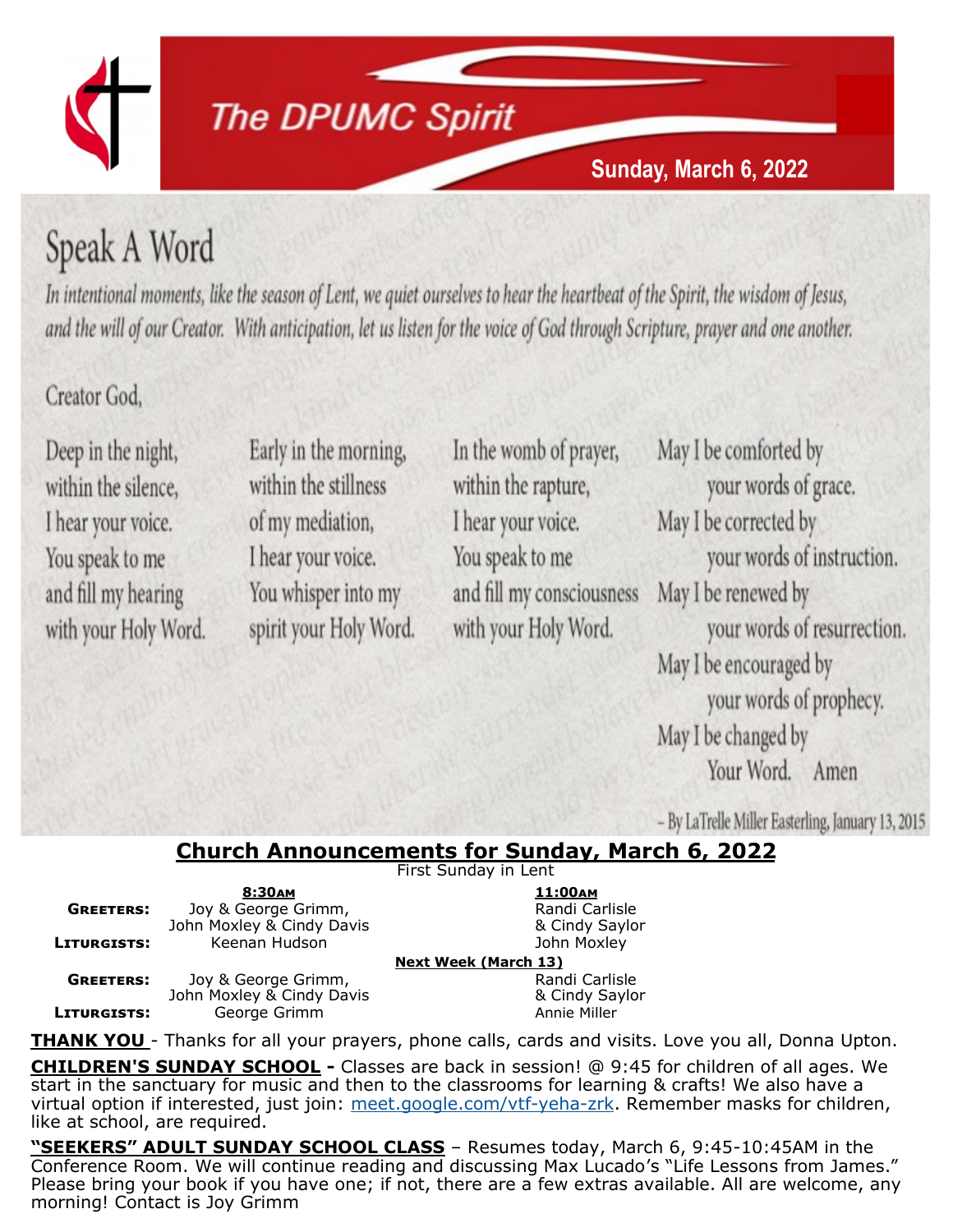**WEBSITE EFFORT:** We are updating and refreshing the website! Please visit, [www.dpumc.net,](http://www.dpumc.net) and let us know if you like it, have updates, or ideas for improvement. George [\(holysmokes1953@gmail.com\)](mailto:holysmokes1953@gmail.com) and Jill [\(jjanocha@yahoo.com\).](mailto:jjanocha@yahoo.com)

**SIGHT & SOUND THEATER** - To see *"David"*! We have a full bus! The final details will be sent to those who have signed up. Any questions, please see Cindy (410-375-5955) or Gary Saylor (443-465-1023).

### **.............................................This Week**

**AMERICAN RED CROSS BLOOD DRIVE** – Tuesday, March 8 at Calvary UMC from 2:30-7:30PM, 3939 Gamber Road, Finksburg. Please call to schedule your life saving donation to Gary Saylor 443-465-1023 or Dorothy Cotoia 443-522-2248, or go to redcrossblood.org/rapidpass. Thanks for saving a life!

**LENTEN BIBLE STUDY** – Begins March 9, Wednesdays @ 1PM, going through April 13. The book will be *"EMBRACING THE UNCERTAIN"* by Magrey R. deVega. No need to sign up, just show up! Contact is Pastor John.

**CHOIR** - Choir practice Wednesday, March 9 @ 7PM! We need your voices! We will be working on special music for Easter Sunday. Won't you join us!

#### **.............................................Next Week**

**DAYLIGHT SAVINGS TIME** – Begins Sunday, March 13. Set your clocks **ahead** 1 hour on Saturday before going to bed.

**.............................................. Ongoing**

**WORSHIP SERVICES** – **8:30AM** & **11AM** services are both in the sanctuary and are

live streamed on YouTube and available on our website later in the day. We are following CDC guidelines. A box is at the entrance of the sanctuary for your offering.

**INCLEMENT WEATHER POLICY** - A "ONE CALL NOW" message is sent by 7:00AM Sunday morning, if worship services are cancelled or changed. You can also check the church phone  $410-848-2313$  for an updated message.

**COFFEE & CHAT** - There is a sign-up sheet in the narthex. If you want to contribute, please bring your goodies individually wrapped or in separate sandwich bags. No open containers of food. Donations are always welcome. Thanks for participating in this fellowship ministry. Thanks to Carol Ann Bryan & Gary Saylor for the coffee & setting up.

**BUILDING USE** - Regina Caeli Academy uses all the upstairs rooms on Mondays & Thursdays. All persons entering the church on those days need to check in at the office. Information about the school can be found @ https://www.rcahybrid.org.

**VIDEO CAMERA TRAINING** – We want to have as many people as possible trained.

If you have an interest in helping with our online ministry, please let Pastor John know.

**DONATION BOXES** - In the narthex for food items and socks & new underwear.

Contact Janet Wallett.

**AMERICAN FLAGS** - If you have a torn or worn American Flag to be discarded, please leave it in the church office. Carroll Hospice is collecting them for the "Stars for our Troops" program. Contact Gary Saylor (443-465-1023). www.starsforourtroops.org.

**CHURCH PROJECTS** – We've done a lot & have more to do. *Would you like to make a donation towards a special project?* Just designate your donation. Funds needed for the **Media** system, **Social hall AC**, outside **Stairs** replacement and the **Driveway repair.** Thanks for your support.

**BRING YOUR CAN TO CHURCH** - Or box or plastic jar--of food! Let's keep the grocery cart full with our donations for Carroll County Food Sunday by bringing at least one non-perishable item every Sunday. Donors are encouraged to give the kind of nutritious food they would serve their own families. The CCFS Wish List includes: Peanut Butter; Jelly; Hot & Cold Cereal; Canned Soup (non-tomato preferred); Beans (red & black); Pancake Mix; Pancake Syrup. Thanks to all for reaching out to our neighbors in need.

**FEED MY SHEEP** - Gary Saylor has taken on the leadership role for the Deer Park Team. If you want to help, contact Gary, 443-465-1023. Financial donations continue to help provide food and supplies. Please mark your donation for Feed My Sheep. Thanks.

**ONE CALL NOW** - We use this system to send out prayer requests and church information. If you are not receiving phone calls and/or emails contact Cindy Saylor.

□HOSPITAL EOUIPMENT - Deer Park Lions Club loans wheelchairs, walkers, crutches canes & commodes, free of charge. Contact Deer Park Lion Ron @ 410-549-1095.

.......................................................................................................................................

Please submit bulletin announcements by Thursday, 11:00AM to the Office Prayer Chain: Shirley Miller (Coordinator) 410-861-8292 Chain I Kate Gorsuch 410-876-2745 / Chain II Brenda Six 410-756-2507 Flag raising & lowering: Gary Saylor

# HOW HAVE YOU SHARED YOUR FAITH / YOUR CHURCH THIS WEEK?